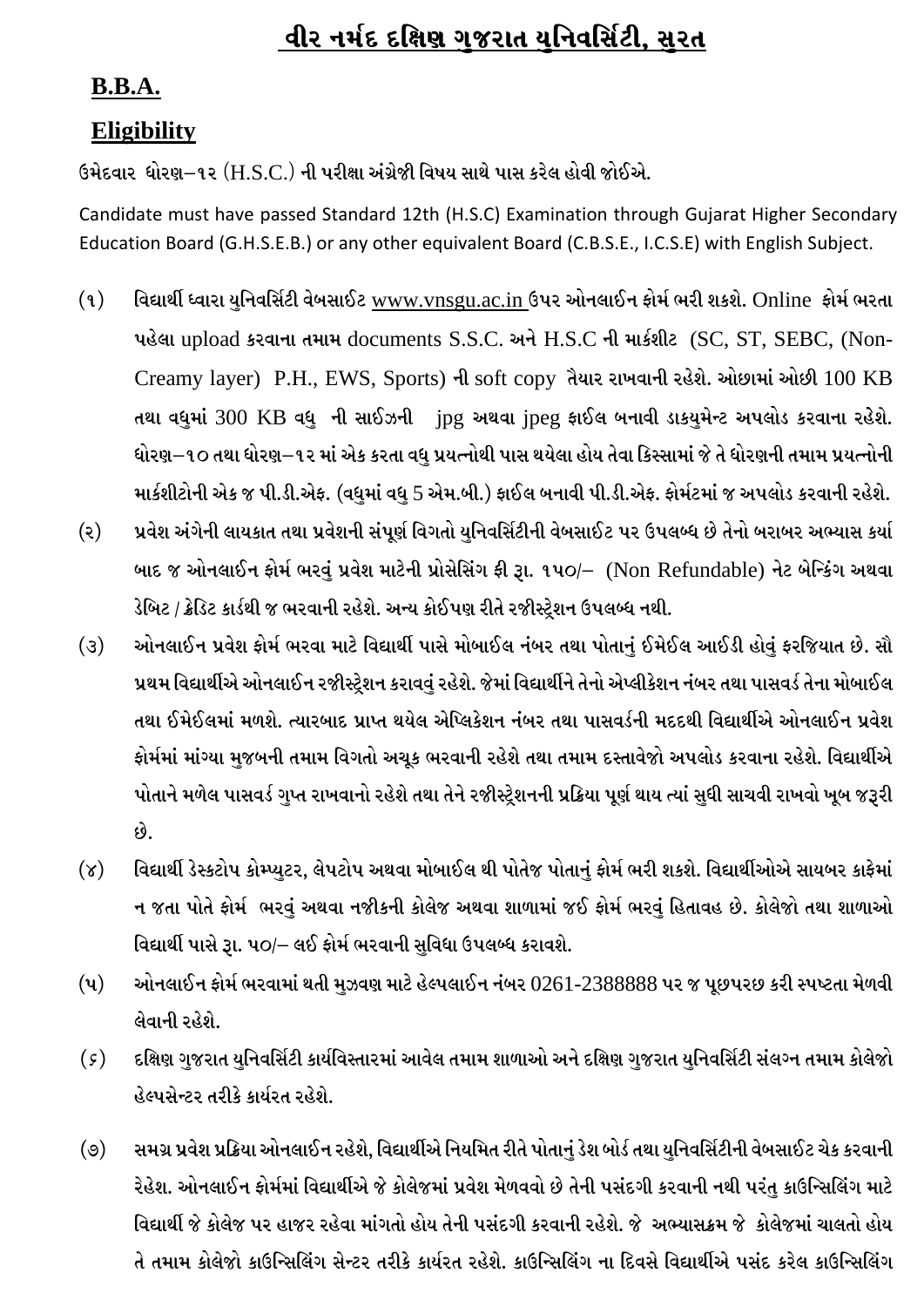સેન્ટર પર નિયત કરેલ તારીખ અને સમયે ફરજીયાત હાજર રહેવાનું રહેશે, કાઉન્સિલિંગ નો કાર્યક્રમ યુનિવર્સિટી ની વેબસાઈટ પર મુકવામાં આવેશ. કાઉન્સિલિંગ દરમ્યાન વિદ્યાર્થી સાથે પરામર્શ કરીને વિદ્યાર્થીના મેરીટ અનુસાર જે કોલેજમાં પ્રવેશ મળવા પાત્ર હશે તે કોલેજમાં પ્રવેશની કાળવણી કરવામાં આવશે.

પ્રવેશ ફોર્મ ઓનલાઈન ભરાઈ ગયા બાદ દરેક વિદ્યાર્થીએ પાતાના રેકોર્ડ માટે ભરાઈ ગયેલા ફોર્મની સોફ્ટ કોપી અથવા  $(\mathcal{S})$ પ્રીન્ટ રેકોર્ડ માટે સાચવીને રાખવાની રહેશે. કોઈ પણ વિદ્યાર્થીઓએ ડોકયમેન્ટ વેરીફીકેશન માટે કોલેજ પર જવાનં નથી. યુનિવર્સિટી દ્વારા ઓનલાઈન વેરીફીકેશન કરવામાં આવશે.

#### અનામત બેઠકો  $(\mathcal{C})$

ગજરાત સરકારશ્રીનાનિયમો અનસાર જદી જદી કેટેગરીમાં અનામત બેઠકો અંગેની માહિતી નીચે પ્રમાણે છે. જો વિદ્યાર્થીઓ અનામત બેઠકોનો લાભ મેળવવો હોય તો સક્ષમ અધિકારી પાસેથી મેળવેલ જાતિ અંગેનું પ્રમાણપત્ર અવશ્યપણે રજૂ કરવાનું રહેશે. સામાજિક અને શૈક્ષણિક રીતે પછાત વર્ગના ઉમેદવારોએ સક્ષમ અધિકારી પાસેથી મેળવેલ જાતિ અંગેનું પ્રમાણપત્ર ઉપરાંત ઉન્નત વર્ગમાં આવતા નથી તે બાબતના પ્રમાણપત્રની અવધી (Validity) આવં પ્રમાણપત્ર જે નાણાંકીય વર્ષમાં મેળવ્યુ હોય તે સહિત ત્રણ નાણાંકીય વર્ષની હોય છે તે મુજબ અવધી પૂર્ણ થયેલી ન હોવી જોઈએ.

| 노니 | ક્રેટેગરી    | અનામતની ટકાવારી |
|----|--------------|-----------------|
| 9. | એસ. સી.      | 9%              |
| ર  | એસ.ટી.       | ૧૫%             |
| З  | એસ.ઈ.બી.સી.  | २७%             |
| ४  | ઈ.ડબલ્યુ.એસ. | 90 <sub>6</sub> |

એસ.સી. અને એસ.ટી. અને એસ.ઈ.બી.સી. કેટેગરીની ખાલી રહેલ બેઠકોને ઓપન કેટેગરીમાં તબદીલ કરવામાં આવશે અને તે ખાલી બેઠકો પર ઓપન કેટેગરીના ઉમેદવારોને મેરીટના ધોરણે પ્રવેશ આપવામાં આવશે.

ગુજરાત રાજય બહારના એસ.સી./એસ.ટી./એસ.ઈ.બી.સી. વિદ્યાર્થીઓને અનામત બેઠકનો લાભ મળવાપાત્ર નથી. જો તેમણે અનામત બેઠકનો લાભ મેળવવો હોય તો ગજરાત સરકારનં સક્ષમ અધિકારી પાસેથી મેળવેલ જાતિ અંગેનં પ્રમાણપત્ર ૨જૂ કરવાનું રહેશે. ઉપરોકત તમામ અનામત બેઠક ઉપર મેરીટના આધારે પ્રવેશ આપવામાં આવશે.

બિનઅનામત વર્ગના Economically Weaker Section(EWS) કેટેગરીમાં પ્રવેશ મેળવવા માંગતા વિદ્યાર્થીઓએ EWS માટેનું પ્રમાણપત્ર સક્ષમ અધિકારી પાસેથી મેળવી રજૂ કરવાનું રહેશે.

## શારીરિક રીતે વિકલાંગ વિદ્યાર્થીઓ માટેની અનામત બેઠકો અંગે :

- શારીરિક રીતે વિકલાંગ ઉમેદવારો માટે બેઠકના ૩% બેઠક અનામત રહેશે (જે તે કેટેગરીમાં સમાવિષ્ટ) શારીરિક  $\mathbf{q}$ . રીતે વિકલાંગ વિદ્યાર્થી જો અનામત બેઠકોનો લાભ મેળવવા માંગતા હોય તો તેણે સક્ષમ અધિકારી પાસેથી મેળવેલ ૪૦% કે તેના કરતા વધુ વિકલાંગતા દર્શાવતુ પ્રમાણપત્ર રજૂ કરવાનું રહેશે.
- ્કુલ બેઠકો પૈકીની ૮૦ % બેઠકો ગુજરાત સેકેન્ડરી એન્ડ હાયર સેકન્ડરી બોર્ડ, ગાંધીનગર માટે તથા <u>કુ</u>લ બેઠકો ૨. પૈકીની ૨૦ % બેઠકો તથા અન્ય બોર્ડના વિદ્યાર્થીઓ માટે ફાળવવામાં આવે છે.
- કાશ્મીરી સ્થળાંતરીત માટે કોલેજ કોર્ષ/પ્રોગ્રામ દીઠ બે સીટ અનામત રહેશે.  $\mathcal{S}$ .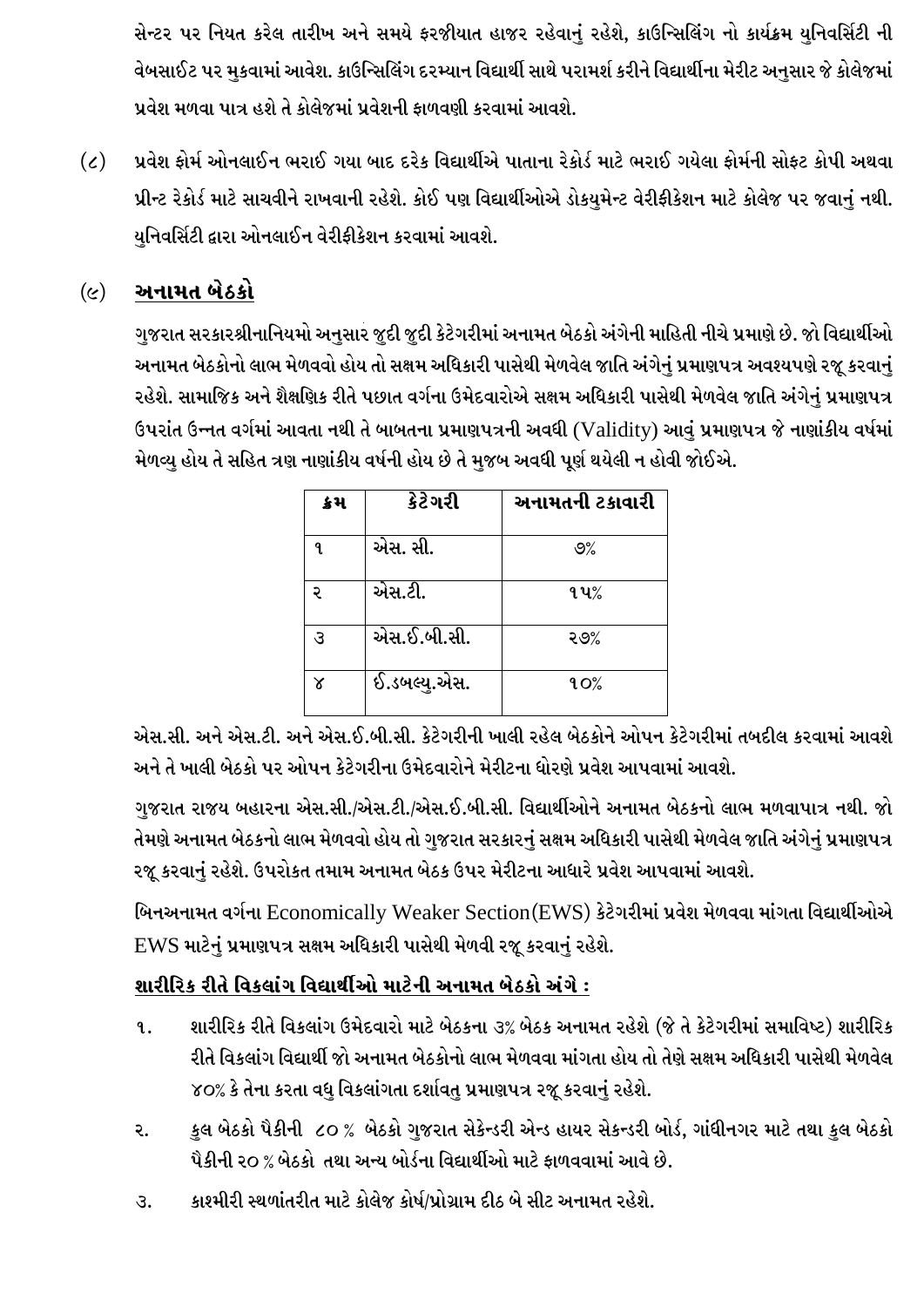(૧૦) સ્પોર્ટસ કવોટાની બેઠકો માટે સિન્ડિકેટની તા. o૯/os/૨૦૨૧ ની સભામાં નીચે મુજબ ઠરાવેલ છે.

આથી ઠરાવવામાં આવે છે કે, રાષ્ટ્રીય કક્ષાએ અથવા રાજય કક્ષાએ ખેલકુદ / સાંસ્કૃતિક  $\ddot{\cdot}$ પ્રવૃતિઓ કે જે રમતગમત કે પ્રવૃતિઓ યુનિવર્સિટી દ્વારા જ પૈકીની આપણી યુનિવર્સિટી દ્વારા આગલા વર્ષમાં યોજાયેલ હોય, તેમા વિજેતા થયેલ વિદ્યાર્થીઓને ગ્રાન્ટ $-$ ઈન $-$ એઈડ તથા સ્વનિર્ભર સંસ્થાઓમાં વર્ગદીઠ ૪ બેઠકોની ફાળવણી થઈ શકશે. અને તે માટે અલગ અરજી મંગાવી મેરીટ બનાવીને વિદ્યાર્થીઓનું કાઉન્સિલીંગ કરી યુવક કલ્યાણ વિભાગ દ્વારા કોલેજોમાં પ્રવેશો ફાળવવાના રહેશે.

વધુમાં ગ્રાન્ટ ઈન એઈડ કોલેજોમા સ્પોર્ટસ કવોટોમાં ફાળવાયેલી બેઠકોને સુપરન્યુમરી બેઠકો ગણી પ્રવેશ આપવા અને સ્વનિર્ભર કોલેજોમાં સ્પોર્ટસ કવોટોમાં ફાળવાયેલી બેઠકોને તે કોલેજોની કુલ બેઠકોના ભાગ તરીકે ગણીને પ્રવેશ આપવા.

| SR.<br><b>NO</b> | NAME OF COLLEGE                                                                                                                                                                                                                                                         | <b>TYPE OF</b><br><b>COLLEGE</b> | Total<br>Seats |
|------------------|-------------------------------------------------------------------------------------------------------------------------------------------------------------------------------------------------------------------------------------------------------------------------|----------------------------------|----------------|
| $\mathbf{1}$     | PROF. V.B. SHAH INSTITUTE OF MANAGEMENT & R.V. PATEL COLLEGE OF<br>COMMERCE (ENG. MED.), V.L. SHAH COLLEGE OF COMMERCE (GUJ. MED.), SUTEX<br>BANK COLLEGE OF COMPUTER APPLICATION & SCIENCE, AMROLI, SURAT.<br>PH: 261-2494073, 2496478<br>Email: info@amrolicolleg.org | <b>SFI</b>                       | 225            |
| $\overline{2}$   | VIVEKANAND COLLEGE FOR B.B.A, SURAT<br>PH: 7043365488<br>Email: vivekanandsgu@yahoo.in                                                                                                                                                                                  | <b>SFI</b>                       | 150            |
| 3                | UDHNA CITIZEN COMMERCE COLLEGE & S.P.B. COLLEGE OF BUSINESS<br>ADMINISTRATION & SMT. DIWALIBEN HARJIVANBHAI GONDALIYA COLLEGE OF BCA<br>& IT, SURAT<br>PH: 0261-2277739, 2277738<br>Email: uccbcc_uaet@rediffmail.com                                                   | <b>SFI</b>                       | 225            |
| 4                | AMBABA COMMERCE COLLEGE, MANIBA INSTITUTE OF BUSINESS MANAGEMENT &<br>DEVIBA INSTITUTE OF COMPUTER APPLICATION, SABARGAM, SURAT<br>PH: 8980004848<br>Email: ambaba college@yahoo.co.in                                                                                  | <b>SFI</b>                       | 75             |
| 5                | D.R. PATEL & R.B. PATEL COMMERCE COLLEGE & BHANIBEN CHHIMKABHAI PATEL<br>B.B.A. COLLEGE, BHARTHANA, SURAT<br>PH: 0261-2262951<br>Email: drb@navnirmanmandal.in                                                                                                          | <b>SFI</b>                       | 375            |
| 6                | SHRI SHAMBHUBHAI V. PATEL COLLEGE OF COMPUTER SCIENCE & BUSINESS<br>MANAGEMENT, SURAT<br>PH: 0261-2537772<br>Email: svpatelcsbm@gmail.com                                                                                                                               | <b>SFI</b>                       | 225            |
| 7                | J. D. GABANI COMMERCE COLLEGE AND SHREE SWAMI ATMANAND SARSWATI<br><b>COLLEGE OF MANAGEMENT, SURAT</b><br>PH: 0261-2570224<br>Email: idgsascollege@gmail.com                                                                                                            | <b>SFI</b>                       | 150            |
| 8                | SHREE UTTAR GUJARAT BBA COLLEGE, SURAT<br>PH: 0261-2236076<br>Email: shreeuttargujaratcollege@gmail.com                                                                                                                                                                 | <b>SFI</b>                       | 150            |

## B.B.A.\_College\_Division\_&\_Intake (2021-2022)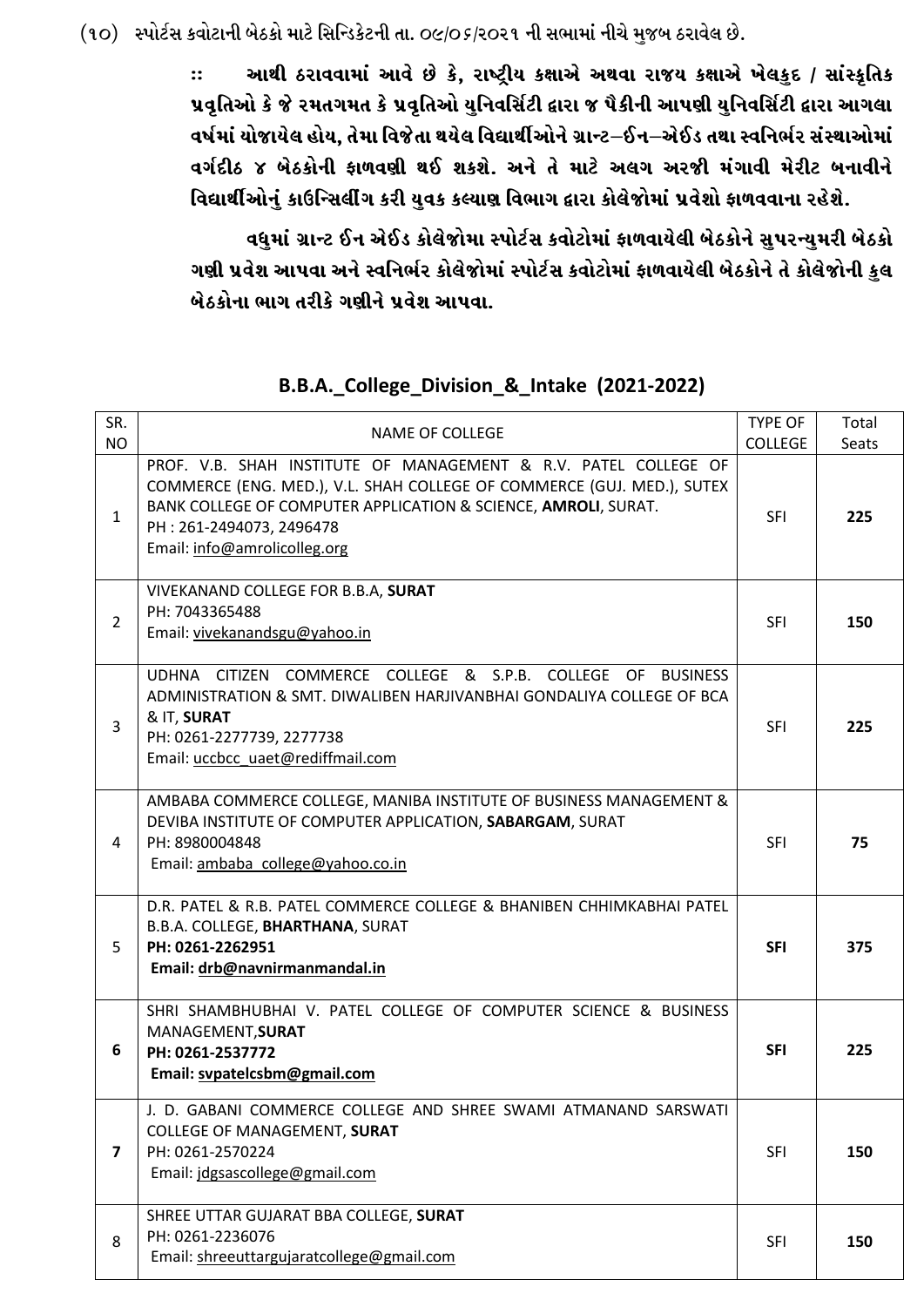| 9  | SMT. Z.S. PATEL COLLEGE OF MANAGEMENT & TECHNOLOGY, SURAT<br>PH: 0261-2760963, 2760966<br>Email: zspatel_college@yahoo.co.in                                                                              | <b>SFI</b> | 75  |
|----|-----------------------------------------------------------------------------------------------------------------------------------------------------------------------------------------------------------|------------|-----|
| 10 | SDJ INTERNATIONAL COLLEGE, VESU, SURAT<br>PH: 0261-2218175<br>Email: adm.sdjic@gmail.com                                                                                                                  | <b>SFI</b> | 375 |
| 11 | VIDHYADEEP COLLEGE OF BUSINESS ADMINISTRATION, KIM<br>PH: 02621-249227<br>Email: vidhyadeeptrust@gmail.com                                                                                                | <b>SFI</b> | 75  |
| 12 | AGRAWAL VIDYA VIHAR ENGLISH MEDIUM COLLEGE, VESU, SURAT<br>PH: 9712605055<br>Email: avvemsurat@gmail.com                                                                                                  | <b>SFI</b> | 150 |
| 13 | GIDC RAJJU SHROFF ROFEL INSTITUTE OF MANAGEMENT STUDIES (BBA<br>PROGRAMME) AND ROFEL SHRI G.M. BILAKHIA COLLEGE OF APPLIED SCIENCE (BCA<br>PROGRAMME), VAPI<br>PH:9081282100<br>Email: rofelbba@gmail.com | <b>SFI</b> | 150 |
| 14 | NARMADA COLLEGE OF SCIENCE & COMMERCE, ZADESHWAR<br>PH: 02642-231930, 02642-232401<br>Email: ncscbharuch@gmail.com                                                                                        | <b>SFI</b> | 150 |
| 15 | NARANLALA COLLEGE OF COMMERCE & MANAGEMENT, NAVSARI<br>PH: 02637-282601, 02637-282901<br>Email: naranlalacollege@gmail.com                                                                                | <b>SFI</b> | 150 |
| 16 | SHRI MANILAL KADAKIA COLLEGE OF COMMERCE, MANAGEMENT, SCIENCE &<br>COMPUTER STUDIES, ANKLESHWAR<br>PH: 9662534664<br>Email: kadakiacollege@hotmail.com                                                    | <b>SFI</b> | 75  |
| 17 | R.K. DESAI COLLEGE OF COMMERCE & MANAGEMENT, VAPI<br>PH: 0260-2421963<br>Email: rkd bba@yahoo.com                                                                                                         | <b>SFI</b> | 150 |
| 18 | THE MANDVI EDUCATION SOCIETY BBA, BCA AND SCIENCE COLLEGE, MANDVI<br>PH: 02623-221016, 02623-221049<br>Email: bba.mandvi@gmail.com                                                                        | <b>SFI</b> | 75  |
| 19 | S.S. AGRAWAL COLLEGE OF COMMERCE & MANAGEMENT, NAVSARI<br>PH: 02637-232667<br>Email: contact@agrawaleducation.net                                                                                         | <b>SFI</b> | 150 |
| 20 | DOLAT USHA INSTITUTE OF APPLIED SCIENCES & DHIRU-SARLA INSTITUTE OF<br>MANAGEMENT & COMMERCE, VALSAD<br>PH:02632-244428<br>Email: duias valsad@yahoo.co.in                                                | <b>SFI</b> | 75  |
| 21 | VIDYABHARTI TRUST COLLEGE OF BBA, UMRAKH, BARDOLI<br>PH: 02622-220581<br>Email: vtcbba@gmail.com                                                                                                          | <b>SFI</b> | 150 |
| 22 | V.S. PATEL COLLEGE OF ARTS & SCIENCE, BILIMORA.<br>PH: 02634-289012, 02634-283820<br>Email: bca_bilimora@yahoo.co.in                                                                                      | <b>SFI</b> | 75  |
| 23 | SHRINATHJI COLLEGE OF BUSINESS ADMINISTRATION, DAMAN<br>PH: 0260-3204306<br>Email: amarjyoteducationsociety@yahoo.co.in                                                                                   | <b>SFI</b> | 75  |
| 24 | SDJ INTERNATIONAL COLLEGE, PALSANA,<br>PLOT NO.528, PALSANA CHAR RASTA, N.H.NO.8, PALSANA-394310, DIST-SURAT                                                                                              | <b>SFI</b> | 75  |